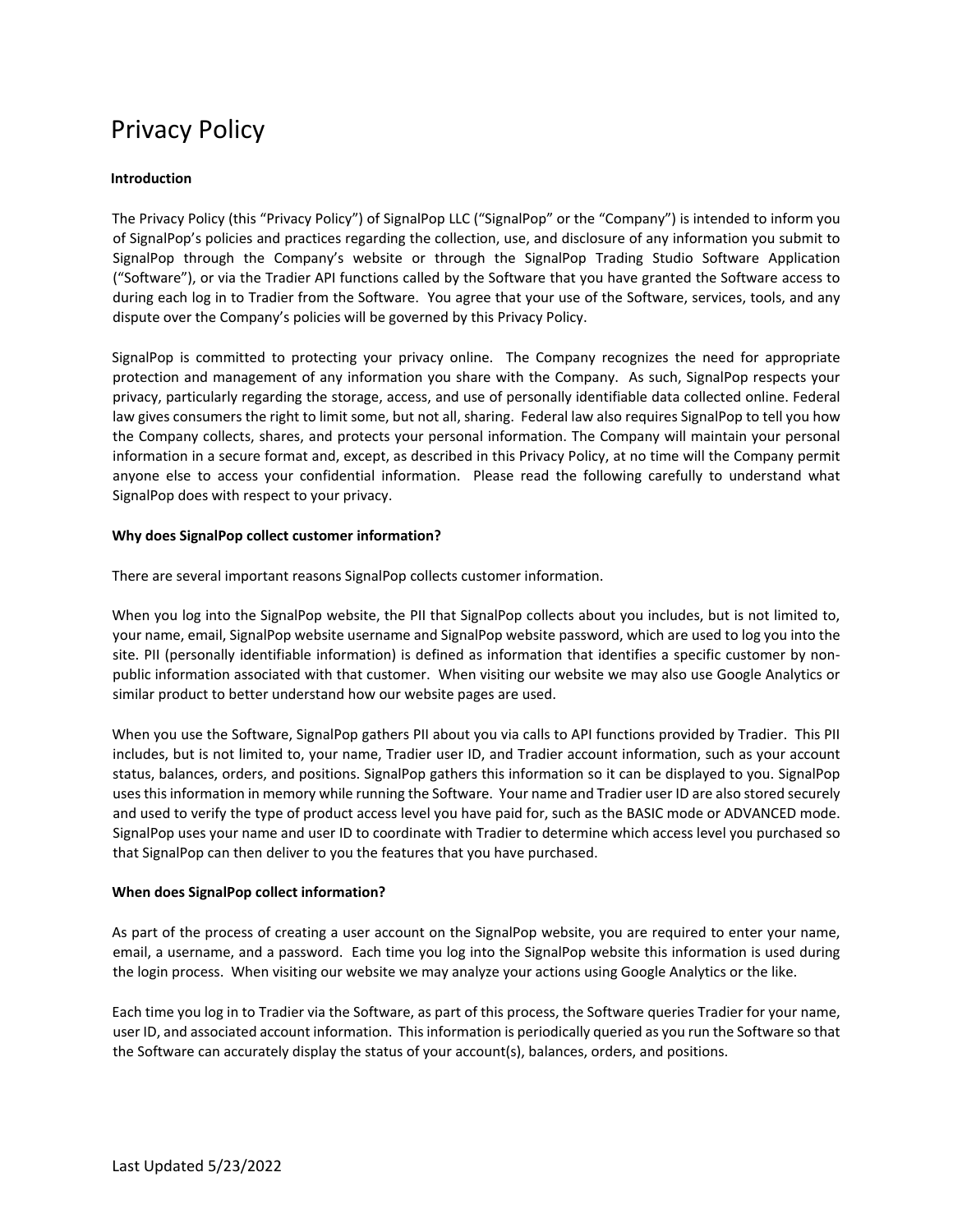#### **How does SignalPop use your personal information?**

Your SignalPop website username, email and password are used to log you in to the SignalPop website.

Your name and Tradier user ID are used by the Software to verify the mode BASIC or ADVANCED that you have paid for so that these features can be enabled when you run the Software. All other information is queried form Tradier periodically as you run the Software so that the Software can accurately display the status of your account(s), balances, orders, and positions.

#### **What does SignalPop share with affiliated companies?**

The purpose of the SignalPop Privacy Policy is to affirm that customer privacy is at the forefront of the Company's commitment to maintain a superior level of trust with its customers. Thus, the Company does not sell, license, lease or otherwise disclose your personal information to any third party for any reason other than the purposes described below:

- The Company may disclose personal information about you to third parties or to government entities as required by law or regulation, or in response to mandatory legal requests.
- The Company may disclose your personal information when necessary to protect your rights and property as a SignalPop customer, or that of SignalPop.
- The Company may share information with third parties that you have identified as having a commercial relationship with you.
- The Company may disclose your personal information to help the Company improve its services to you.
- The Company may disclose customer information from its database and admin systems to help the Company analyze and identify the needs of its customer base.
- The Company may disclose customer information to a purchaser of its capital stock, business or assets or to an affiliate-successor.
- The Company may disclose personal information should you decide to participate in certain promotions and special offers due to the fact that the promotion may require the Company to gather and share your personal information, such as supplying personal information to the promotion sponsor, which may be a third party or the Company's affiliate company. For example, it is common practice for a referral program to require that the Company provide your name as a reference to a prospective customer. You should understand that if at any time should you choose to purchase a product or service offered by another company, any personal information you share with that company would no longer be under the jurisdiction of this Privacy Policy.

All third parties with whom SignalPop shares personal information have their own privacy policies, and while they are expected to protect personal information in a manner that aligns respectively with the protocols described in SignalPop's Privacy Policy, you should visit their website(s) to view their respective privacy policies.

If SignalPop proposes to share customer information in a manner not covered in this Privacy Policy, it is the Company's responsibility to notify you of this change by making an updated Privacy Polity available to you on the SignalPop website, as well as notifying you in an updated Terms and Conditions agreement for the Software.

# **Can you opt out of sharing personal information with non-affiliated third parties for marketing purposes?**

The Company does not share information with non-affiliated third parties for marketing purposes unless the Company has record of your prior consent. Therefore, there is no need to opt-out. You may decline to share your information if and when there is a time that the Company requests your consent before disclosing any information to a non-affiliated third party.